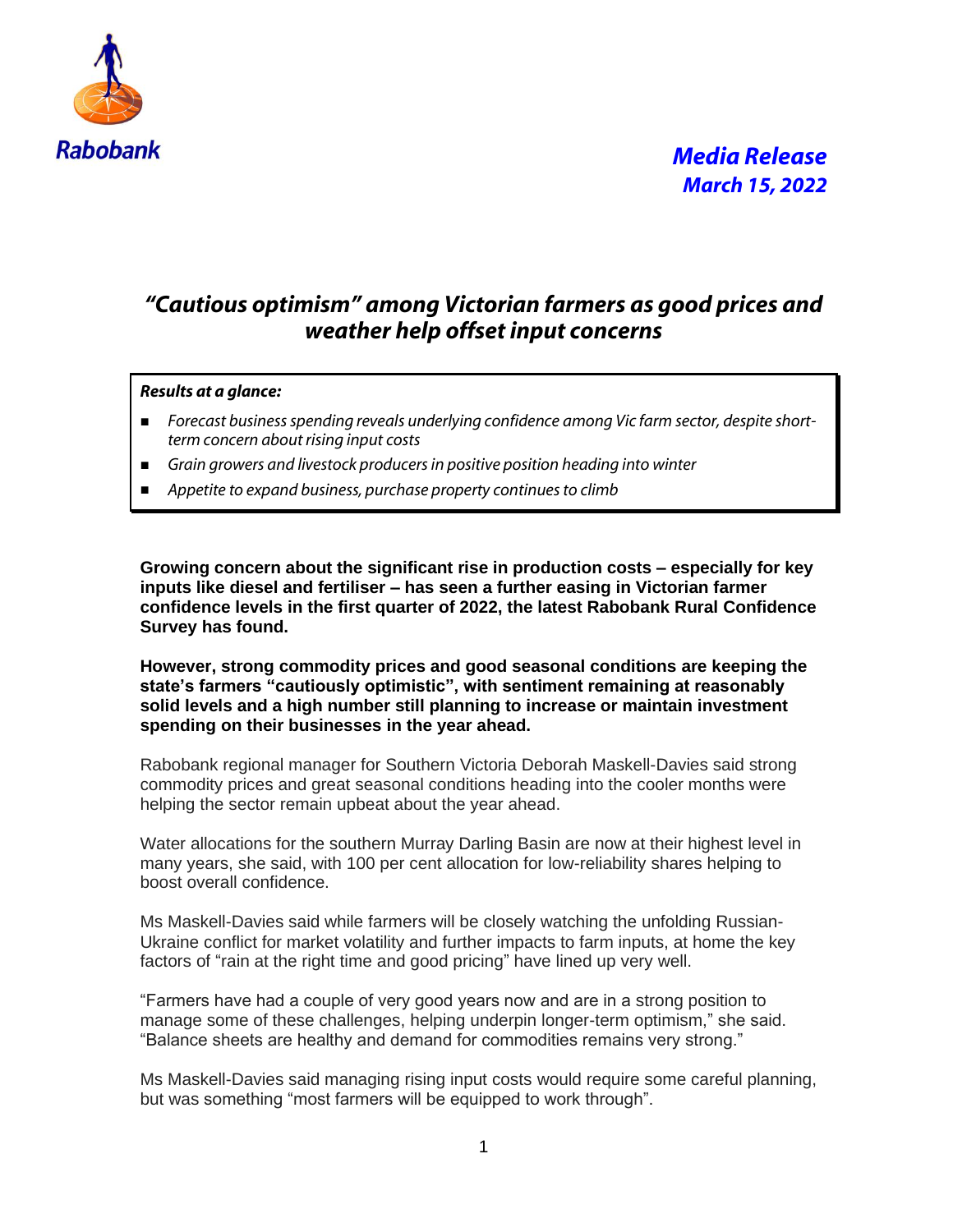

## *Media Release March 15, 2022*

This quarter's survey – completed last month – reveals 23 per cent of Victorian farmers expect business conditions to improve over the year ahead – down from 33 per cent with that view late last year. Meanwhile, 59 per cent expect conditions to stay the same (from 49 per cent in the previous quarter) while those expecting a deterioration is stable at 15 per cent.

The survey found the expectation of rising commodity prices among farmers who are optimistic (nominated by 78 per cent) is being offset by concern about rising input prices among those farmers who have a pessimistic outlook (nominated by 53 per cent).

Good seasonal conditions remain another driving factor of positive sentiment, cited by 45 per cent of those with the view agribusiness conditions will improve in the coming 12 months.

Sentiment was highest among the state's dairy producers, with 28 per cent expecting improved business conditions this year, while 60 per cent and 66 per cent of beef and sheep producers respectively forecast a continuation of last year's good business conditions.

Just over half of all Victorian grain and crop farmers surveyed tip a continuation of last year's operating conditions.

Ms Maskell-Davies said yields across the state's cropping regions, but particularly in northern and western Victoria, had been "phenomenal".

She said although harvest had dragged on well into the new year due to wet conditions, prices had still held up well for downgraded grain.

While conditions in the Wimmera-Mallee region were dry at present, producer confidence in the area was very high, while elsewhere, farmers are planning for a full winter cropping program thanks to consistent summer rainfall.

"A solid end to last year's winter cropping program has put those producers in a very good position to start this year," Ms Maskell-Davies said.

"Many farmers have budgeted for higher input and growing costs, and a lot have already secured inputs at the end of last year to help manage those costs and supply issues."

In the livestock sector, she said, seasonal conditions, as well as prices, were also very positive for beef cattle and dairy producers and recent rainfall in the cooler climates will enable producers to start planting crops like grazing canola.

"There have been some challenging conditions in some sheep areas, with flies, footrot and other animal health concerns adding to the workload for many producers over summer, but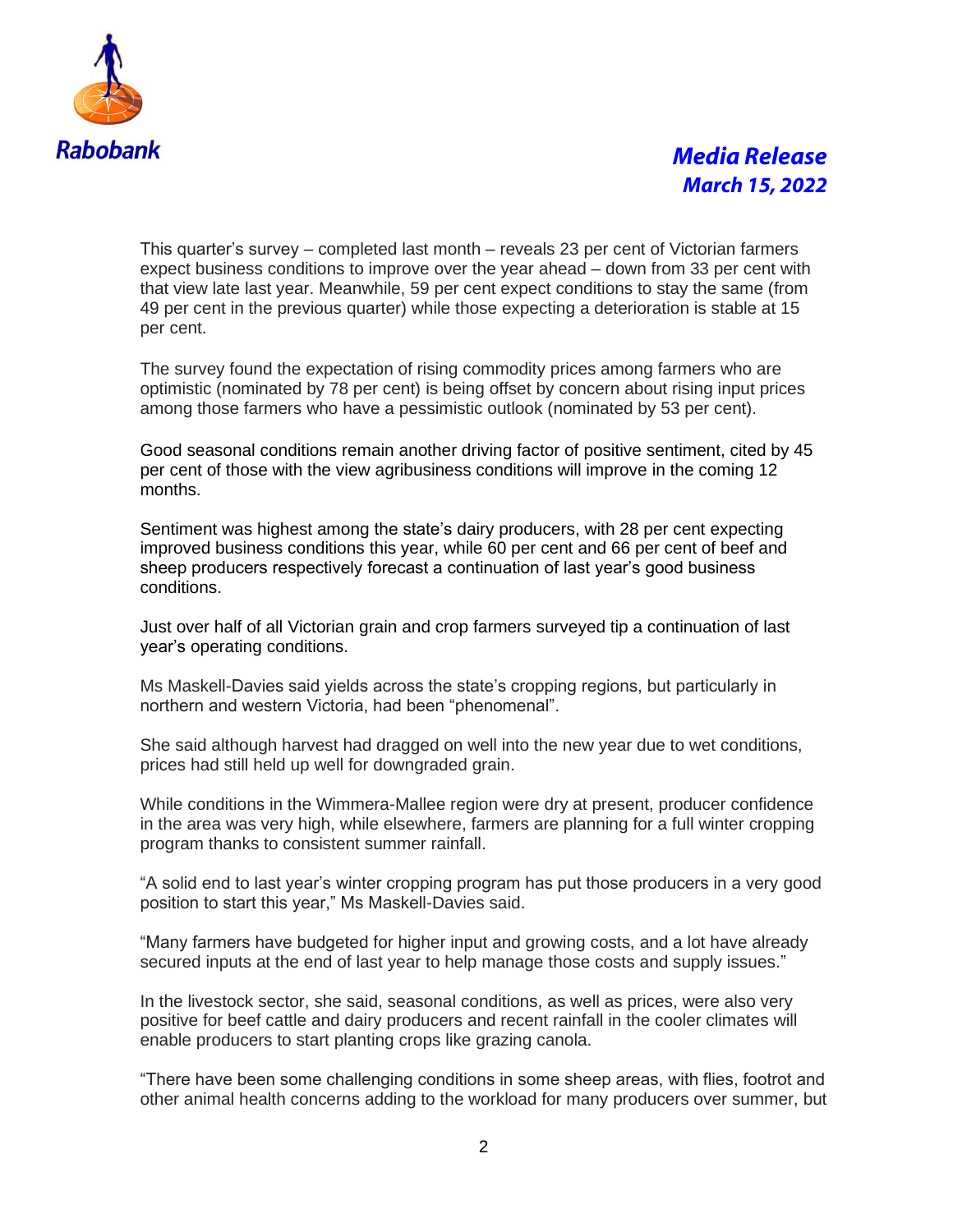

## *Media Release March 15, 2022*

markets are still strong for sheep meat albeit easing since late January, and fine wool prices have strengthened considerably in recent months," she said.

The survey found there had been a slight dip in the number of Victorian farmers expecting their gross farm incomes to increase over the year ahead, with 35 per cent forecasting higher incomes (was 39 per cent in the previous quarter) while 45 per cent expect the same or similar returns to last year. The number expecting a lower return is now 18 per cent (was 13 per cent). Dairy farmers continue to be the sector most upbeat about their income expectations for the year ahead.

Yet despite this slight downgrade in income expectations, Victorian farmers still have a healthy appetite for investing in their farm businesses.

More than one third reported that they intend to lift investment levels in their farm business this year, while 58 per cent intend to maintain their current investment spend.

On-farm capital expenditure is the main priority among those intending to increase business investment.

The survey also confirms demand for property and expansion continues unabated, with 30 per cent of those Victorian farmers increasing investment indicating they wanted to buy more land this year.

Ms Maskell-Davies said with farm balance sheets strong and a dramatic improvement in equity positions in recent years, there were many farmers actively looking to buy farms.

"This is a very strong sign about the health of the sector. Farmers are financially in a very good position and the long-term outlook for the sector is very encouraging," she said.

A comprehensive monitor of outlook and sentiment in Australian rural industries, the Rabobank Rural Confidence Survey questions an average of 1000 primary producers across a wide range of commodities and geographical areas throughout Australia on a quarterly basis.

The most robust study of its type in Australia, the Rabobank Rural Confidence Survey has been conducted since 2000 by an independent research organisation. The next results are scheduled for release in June 2022.

<ends>